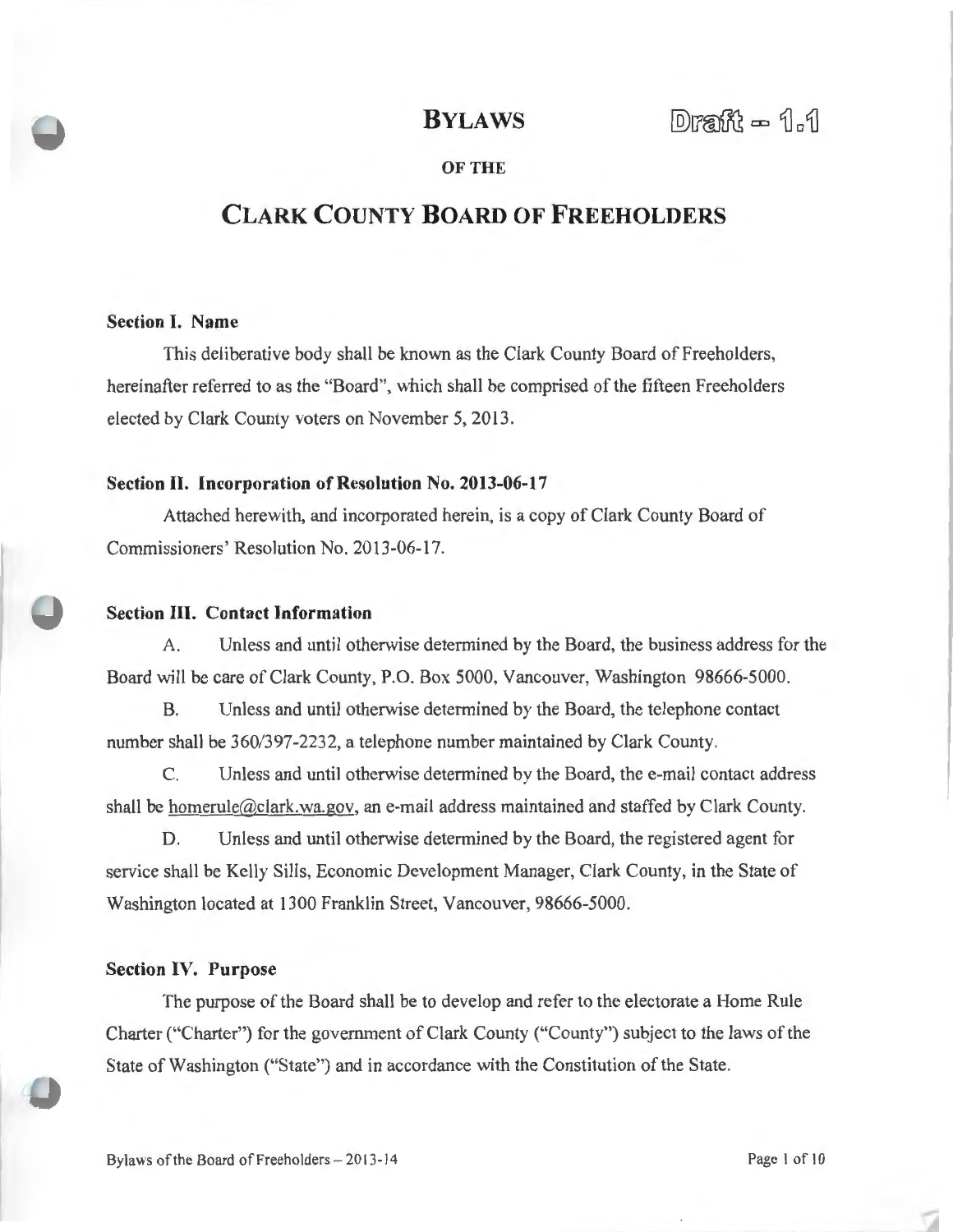## **Section V. Officers**

A. The Officers of the Board shall consist of Chair, Vice-Chair, and Secretary, with duties as follows:

1. The Chair shall preside over all meetings of the Board; shall be nominal head of the Board; shall rule on questions of procedure that may arise; shall call special meetings as provided in Section IX of these Bylaws; may create and appoint committees as needed and in accordance with Section VII of these Bylaws; shall prepare an agenda for each regular or special meeting of the Board; shall speak on behalf of the Board before the media and external agencies unless and until such other representative is appointed by the Chair; and perform such other duties as may be provided in these Bylaws or authorized by the Board.

2. The Vice-Chair shall perform those duties and exercise those powers of the Chair in the absence or incapacity of the Chair; assist the Chair as the Chair may request; and perform such other duties as may be provided in these Bylaws or authorized by the Board.

3. The Secretary shall ensure recording and presentation of the minutes of all Board meetings; maintain the Bylaws under which the Board operates and all amendments thereto; and perform such other duties as may be provided in these Bylaws or authorized by the Board.

C. The Freeholder candidate receiving the most votes in the general election shall serve as Chair of the Board during its initial meeting and until such time as the Board shall determine the procedures under which it shall operate. Thereafter, Officers shall be elected from the Board membership.

D. Officers elected by the Board shall take office immediately upon election. Their term in office shall expire the sooner of:

1. Adoption of a Charter in accordance with Section XVI of these Bylaws, or

2. Through December 31, 2014.

E. An office vacated by an Officer, whether voluntarily or involuntarily, shall be temporarily filled by appointment of the Chair until the next regular meeting of the Board, at which time nomination of a Freeholder(s) for the office may be received from the Freeholders present, and the office thereafter filled by a simple majority vote of the Board, or in the event of more than one nominee, that person who receives the most votes of the Freeholders present.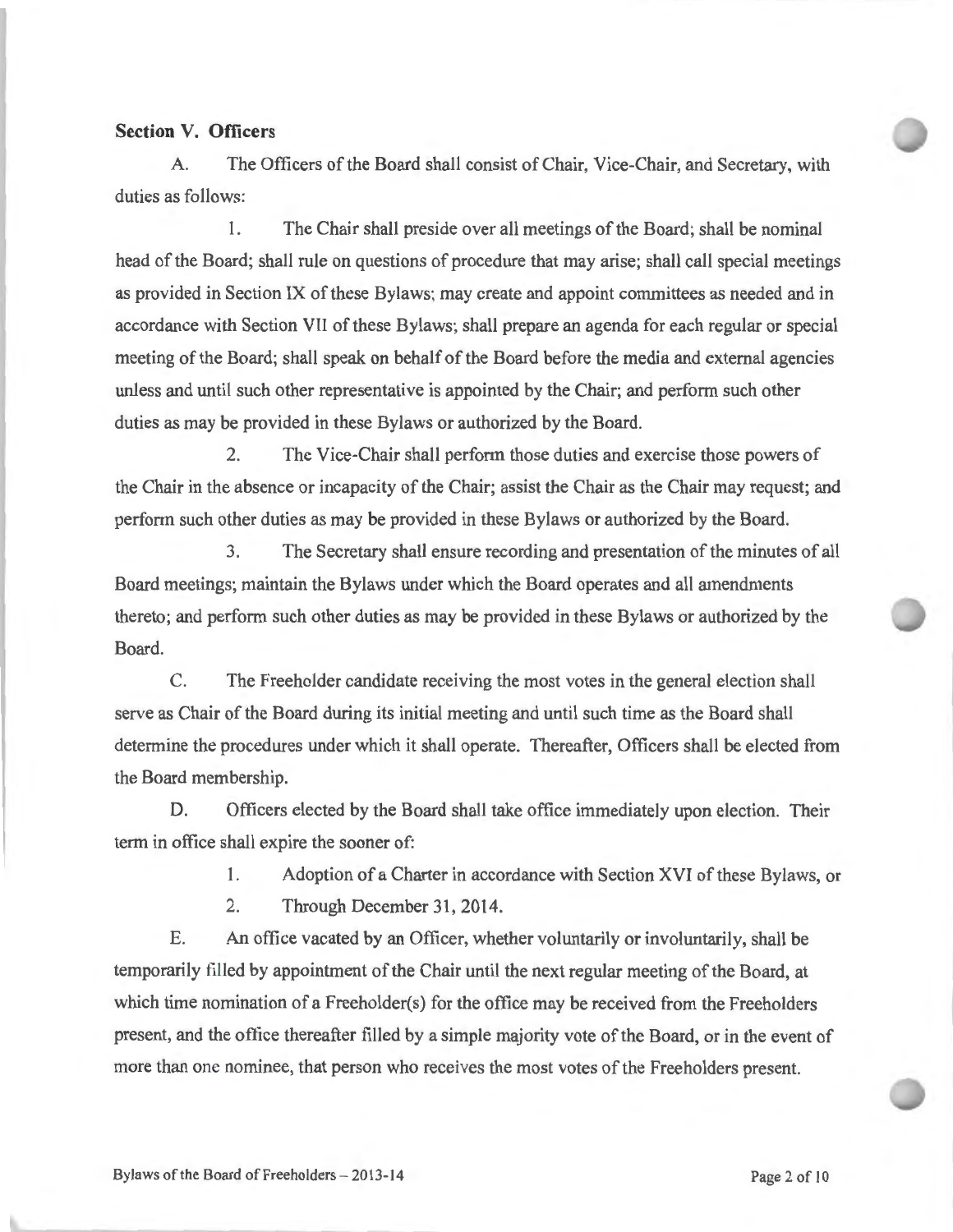#### **Section VI. Staff**

A. The Board shall be supported by County Primary Staff and Legal Counsel.

B. Primary Staff shall be responsible for receiving and sending communication to and from the Board; notifying the Board of pertinent business; giving notices required by statute, these Bylaws, or Board resolution; maintaining official records of Board proceedings; presenting information and research; facilitating Board meetings; and performing such other duties as may be provided in these Bylaws or authorized by the Board. Unless and until otherwise determined by the Board, Primary Staff shall be the Clark County Economic Development Manager

C. Unless and until otherwise determined by the Board, Legal Counsel to the Board shall be provided by an attorney or attorneys assigned that responsibility by the Clark County Prosecuting Attorney.

D. Other County Staff, experts, or advisors may support the Board as requested by the Chair and approved by the County.

E. The Board shall not use any Staff, employees, resources, or facilities of the County or other public agency to promote the adoption of the Charter.

## **Section VII. Committees**

A. The Chair may create, appoint, and dissolve committees as deemed necessary to conduct the Board's business, subject to the provisions of Subsection VILE below.

B. The chair of each committee shall be appointed by the Chair of the Board. The chair of a committee must be a Freeholder. The committee chair shall continue in that capacity until such time that the committee is dissolved.

C. It shall be the responsibility of each committee chair to appoint additional committee members who may or may not be Freeholders; call for meetings of the committee; run committee meetings; document committee business; and make progress reports to the Board at all regular Board meetings.

D. At the request of the Chair, and upon its dissolution, each committee shall submit a written report to the Board describing its activities, findings, recommendations, and other pertinent information.

E. The Board, by a simple majority vote at a regular Board meeting, may create, appoint, and designate the chair of a committee. This Board ability shall take precedence over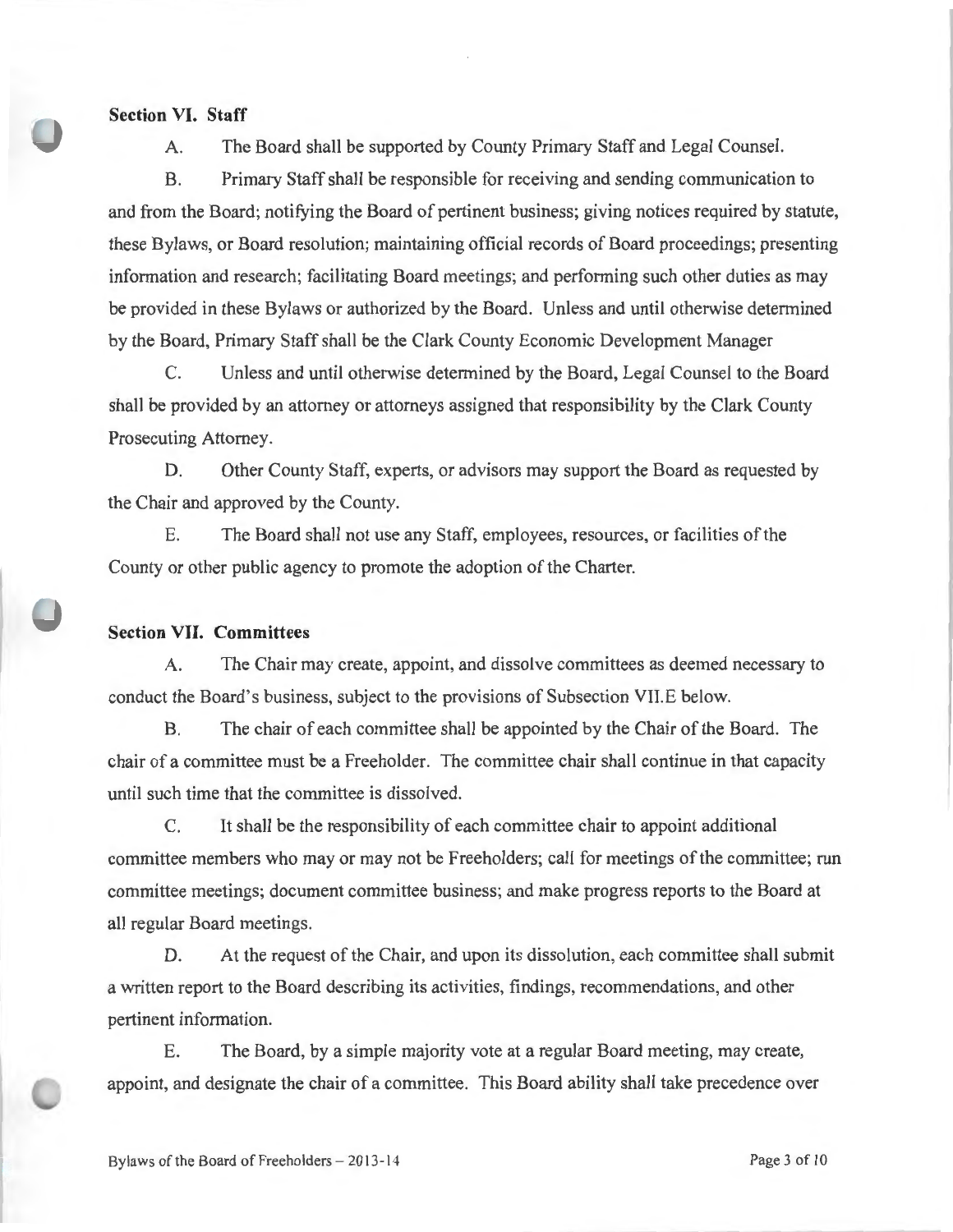Subsection VII.A above. The Chair does not have authority to dissolve a committee created by the Board.

#### **Section VIII. Vacancies on the Board**

A. Vacancies on the Board, occurring pursuant to Section 42.12.010 Revised Code of Washington ("RCW") for elective office, shall be declared by the Chair.

B. Vacancies on the Board shall be filled pursuant to Section 42.12.070 RCW and the State Constitution.

#### **Section IX. Meetings**

A. All meetings shall be held in accordance with the State Open Public Meetings Act, Section 42.30 RCW.

B. Regular meetings shall be established by the Board, which shall establish dates, times, and frequency for all regular meetings.

C. Special meetings of the Board may be called at any time by the Chair provided that such special meeting date, time, place, and agenda shall be notified in writing to the Board, Primary Staff, and Legal Counsel at least five days in advance. Only those items included on the special meeting agenda may be acted on during a special meeting. For purposes of this section, e-mail qualifies as a form of written notice.

## **Section X. Quorum**

A. A quorum of the Board must be present for the conduct of any business at a meeting of the Board.

B. A quorum for any meeting of the Board shall consist of eight Freeholders who are physically present at the meeting location.

C. A majority of a committee shall constitute a quorum for the conduct of the business of a committee.

#### **Section XI. Participation and Nondiscrimination**

A. The Board shall encourage and allow for public testimony during every regular and special meeting of the Board. The Board may establish time limits for public testimony, both individually and collectively for speakers.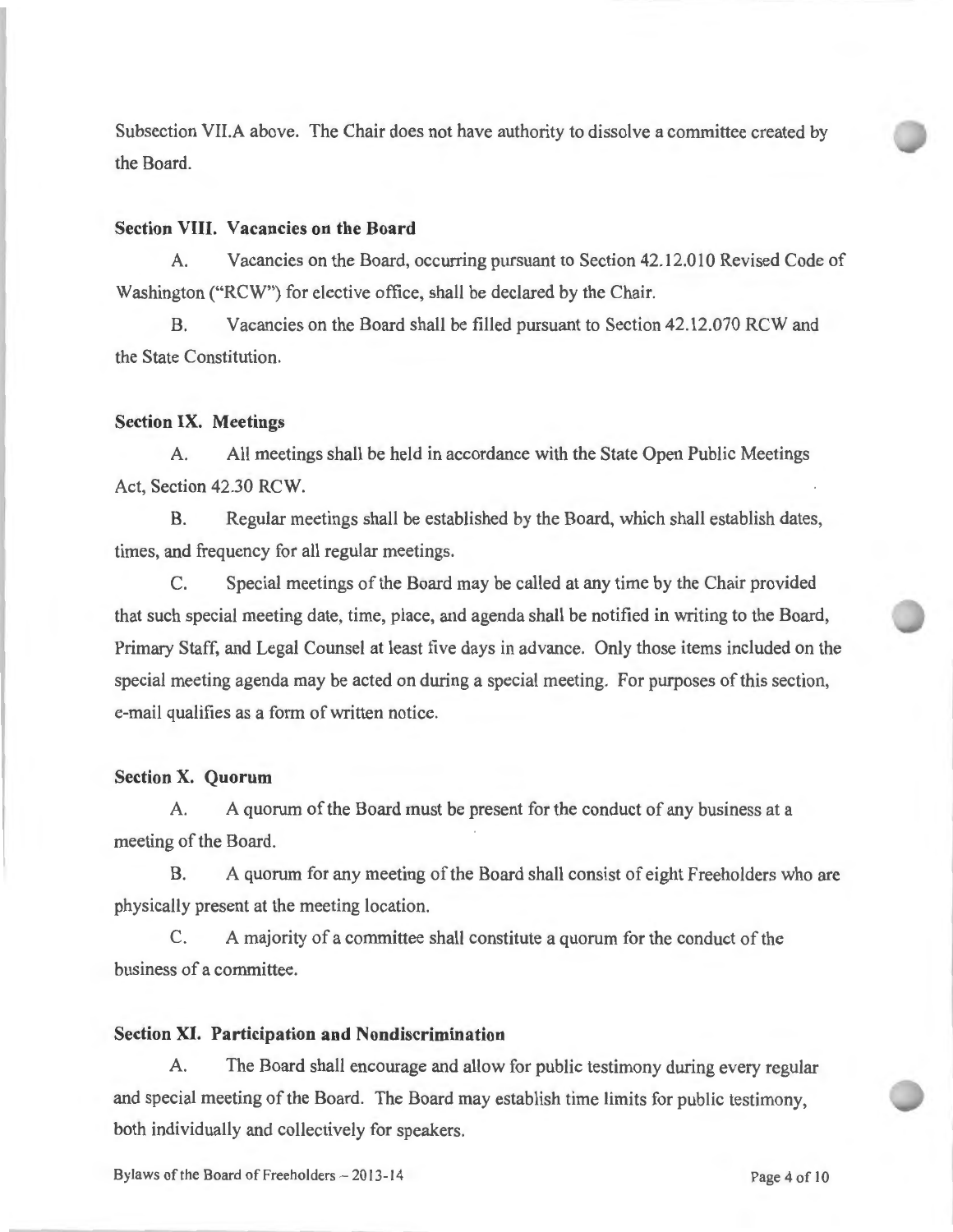B. The Board shall not discriminate against any individual with regard to participation in Board meetings or access to information, or any other Board activity, because of race, national origin, age, sexual preference, religion, disability, political affiliation, or economic status.

## **Section XII. Communications**

A. The Chair, or his/her designee, shall speak on behalf of the Board before the media and external agencies, unless and until such other representative is appointed by the Chair.

B. Primary Staff will ensure public distribution via a County web page on behalf of the Board wherein Board agendas, minutes, media releases, Resolution 2013-06-17, a copy of the 2002 Clark County Charter proposal, composition of the Board, contact information, and other pertinent information may be included.

C. Primary Staff will ensure that each Freeholder is provided a County e-mail address.

D. All Freeholder and Board written communication, including e-mails, concerning the business of the Board, whether or not to or from a County e-mail address, shall be subject to public disclosure.

## **Section XIII. Rules of Order**

Except as modified by these Bylaws, and when not in conflict with State law, all meetings of the Board and its committees shall be held using Robert's Rules of Order (revised edition) for guidance. Any failure on the part of the Board , or one or more of its committees, to adhere to Robert's Rules of Order shall not invalidate any action taken by the Board, provided that such action is not otherwise in conflict with State law, these Bylaws, or other requirements established by the Board.

### **Section XIV. Voting**

- A. Freeholders shall each have one vote.
- B. All votes shall be cast by show of hands or open roll-call vote.

C. All actions required to be approved by the Board shall require a simple majority of those present, unless otherwise specified in these Bylaws.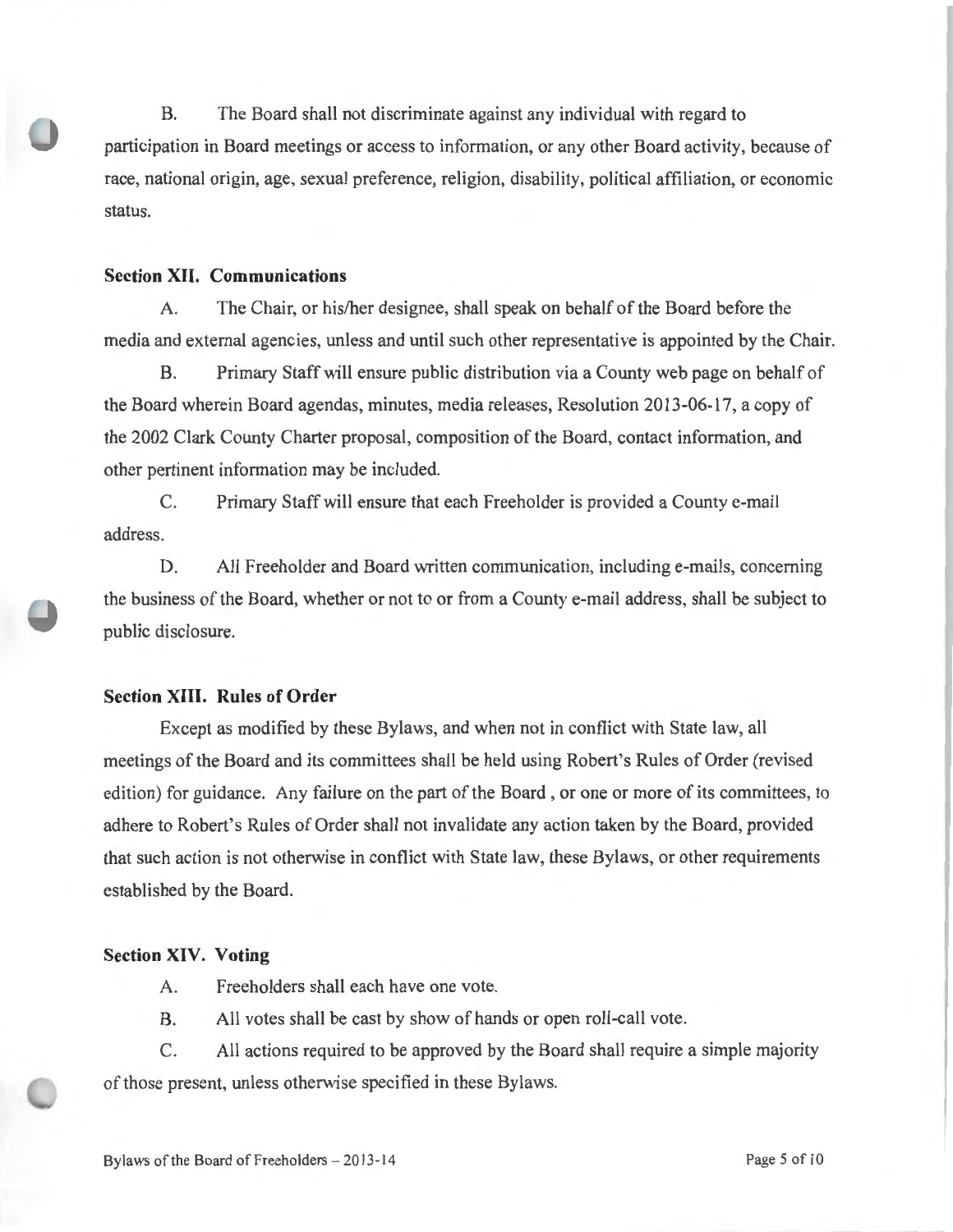### **Section XV. Submittals to County**

A. The Board shall submit to the County Administrator proposals for the use and assistance of County staff and resources, and budgetary requests if any, no later than Saturday, January 25, 2014.

B. The Board shall submit to the Clark County Commissioners its expected plan for development and adoption of a Charter no later than Saturday, January 25, 2014.

#### **Section XVI. Adoption of Charter By Board**

A. No motion shall be entertained for adoption of an Article to be included in the Charter developed by the Board unless said Article has been included on the Board's agenda at a Board meeting. A seconded motion for adoption of an Article to be included in the Charter shall be approved by simple majority vote of the Board.

B. The adoption of the Charter for submission to the County Auditor for inclusion on a ballot before the Clark County electorate shall occur at a regular meeting to be held after notice has been given of such consideration at the previous regular meeting of the Board held at least five days prior to such meeting. No amendments shall be allowed and the vote shall be for adoption of the Charter as a whole. A seconded motion for adoption of the Charter as a whole shall be approved by simple majority vote. The names of those Freeholders voting Aye and Nay shall be recorded for the permanent record of the Board.

C. Should the vote for adoption of the Charter as a whole fail, the next item of business at that meeting shall be consideration of Charter language Article-by-Article.

## **Section XVII. Changes to Bylaws**

A. The initial Board approval of Bylaws shall be by simple majority vote.

B. Proposals for amendment or repeal of these Bylaws, in whole or in part, may be submitted by any Freeholder to the Board during any regular meeting, provided, however, that the proposal to amend or repeal has been duly included in the agenda for that meeting and a copy of the proposal provided to all Freeholders no less than five days prior to the meeting. A Freeholder request to have an amendment or repeal of Bylaws placed on the agenda must be granted by the Chair. A seconded motion for adoption of amendment or repeal of Bylaws shall be approved by a simple majority vote.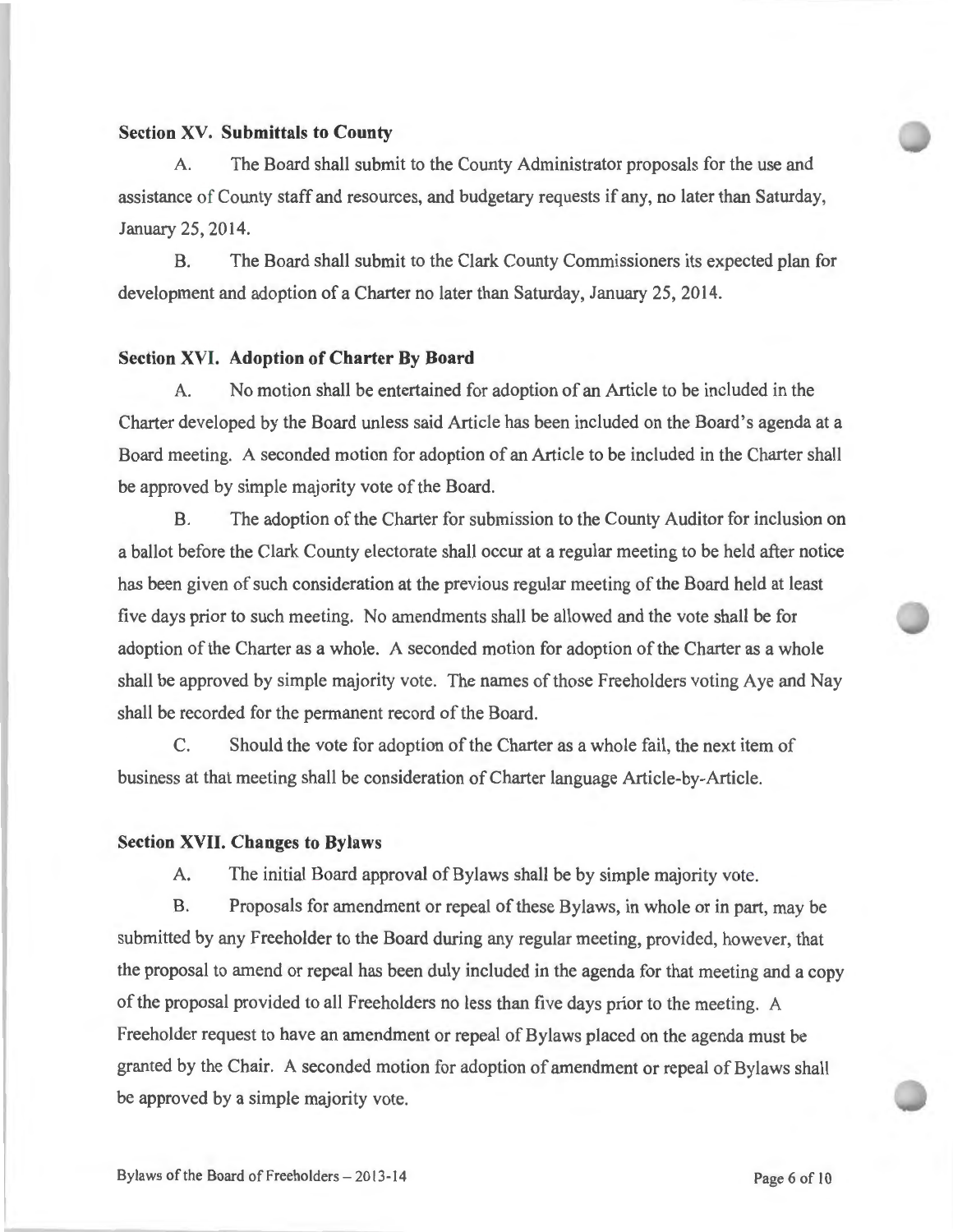C. Any amendment or repeal of these Bylaws approved by the Board shall become effective immediately.

D. If approved by the Board, the Secretary shall add the amendment or repeal as an integral part of these Bylaws. The Secretary, or his/her designee, shall ensure distribution of the amended Bylaws to all Freeholders.

E. With the exception of Sections I, II, III, IV, XIII, XIV, XV, and XVI, any provision of these Bylaws may be temporarily suspended, for that meeting only, by a two-thirds majority vote of the Board of Freeholders present at a regular meeting.

## **Section XVIII. Dissolution**

The Board shall automatically dissolve upon adoption of the Charter as a whole in accordance with Section XVI of these Bylaws, or on December 31, 2014, whichever occurs first.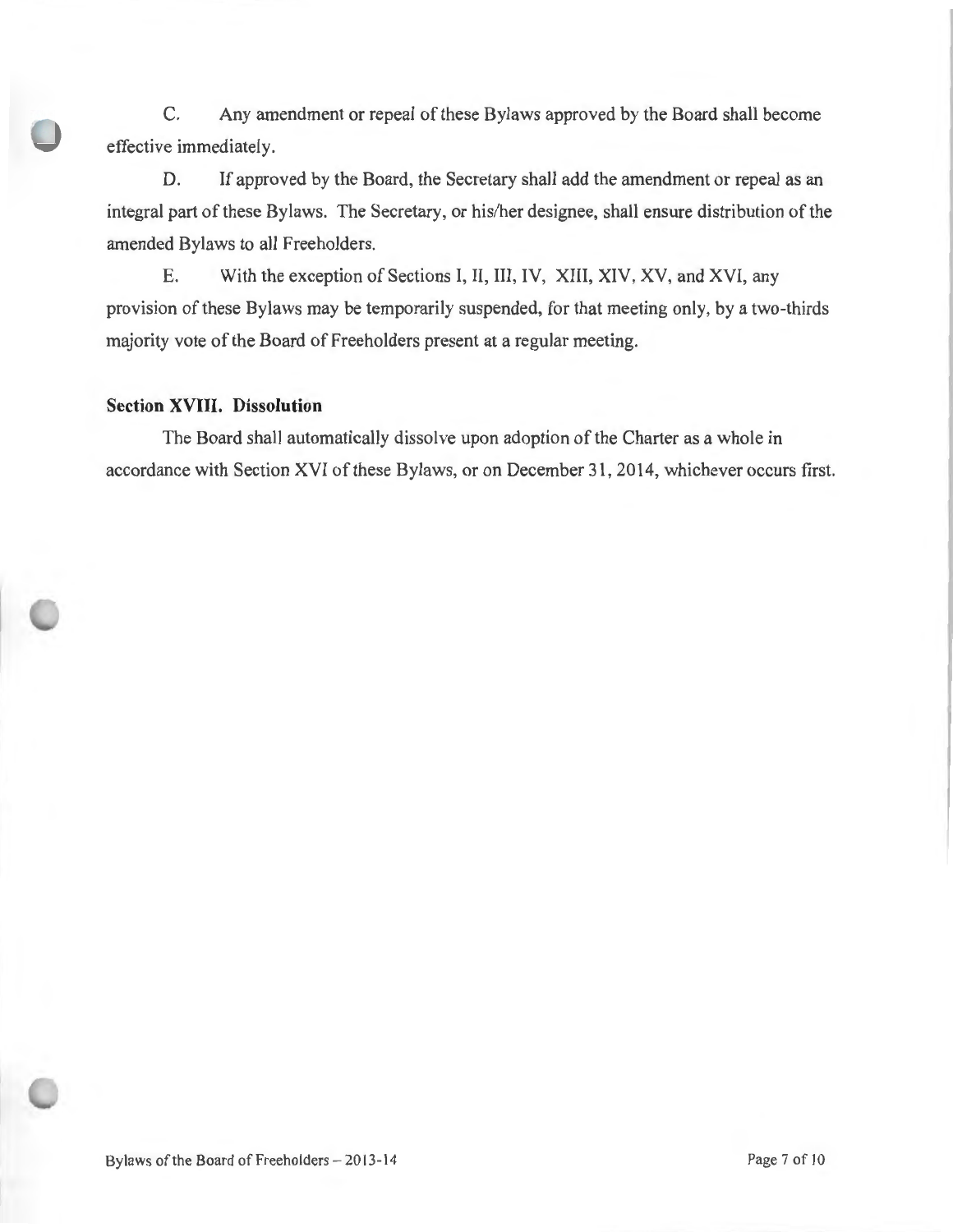### **IN CORPORA TED ATTACHMENT TO BOARD OF FREEHOLDERS BYLAWS**

#### *[content only; not signed}*

IN THE MATTER OF ELECTING FREEHOLDERS AT THE NOVEMBER 5, 2013 GENERAL ELECTION TO DRAFT A HOME RULE CHARTER FOR CLARK COUNTY GOVERNMENT

AMENDED RESOLUTION NO.2013-06-17

#### **AMENDED RESOLUTION**

WHEREAS, the issue of establishing a Home Rule Charter for Clark County has been under discussion by the community for more than thirty years and members of the community have shown an interest in the flexibility to modernize county government that might be possible under a Home Rule Charter; and

WHEREAS, Article XI, Section 4 of the Washington State Constitution authorizes the Board of County Commissioners to initiate a home rule process; and

WHEREAS, the Board of Clark County Commissioners believes that the residents of Clark County should engage in an effort to study ways to improve county government and have the right to have their recommendations submitted to the voters of Clark County for their consideration in a countywide election.

NOW, THEREFORE, BE IT RESOLVED by the Board of Clark County Commissioners as follows:

- I. Pursuant to the terms of the Washington State Constitution, Article XI, Section 4, the Clark County Auditor is hereby instructed to conduct an election of 15 freeholders during the general election of 2013 as indicated below.
- 2. Freeholder positions shall be allocated to commissioner districts based on population as follows: District 1: Five Freeholder positions District 2: Five Freeholder positions District 3: Five Freeholder positions
- 3. Freeholders shall be elected to a term ofoffice commencing the day following the certification of the general election and ending December 3 1, 2014, or upon submission of a draft charter for a public vote, whichever comes first.
- 4. Candidates for election as a Freeholder may file with the Clark County Auditor between 8:00 a.m. on August 5 and 5 :00 p.m. on August 9, 2013 and shall declare which of the fifteen positions they are pursuing. No person shall file for more than one Freeholder position. All fifteen Freeholder positions shall be nonpartisan elected positions, and placed on the ballot in accordance with their declaration of partisan affiliation. Any candidate who files a declaration of candidacy as an independent for a Freeholder position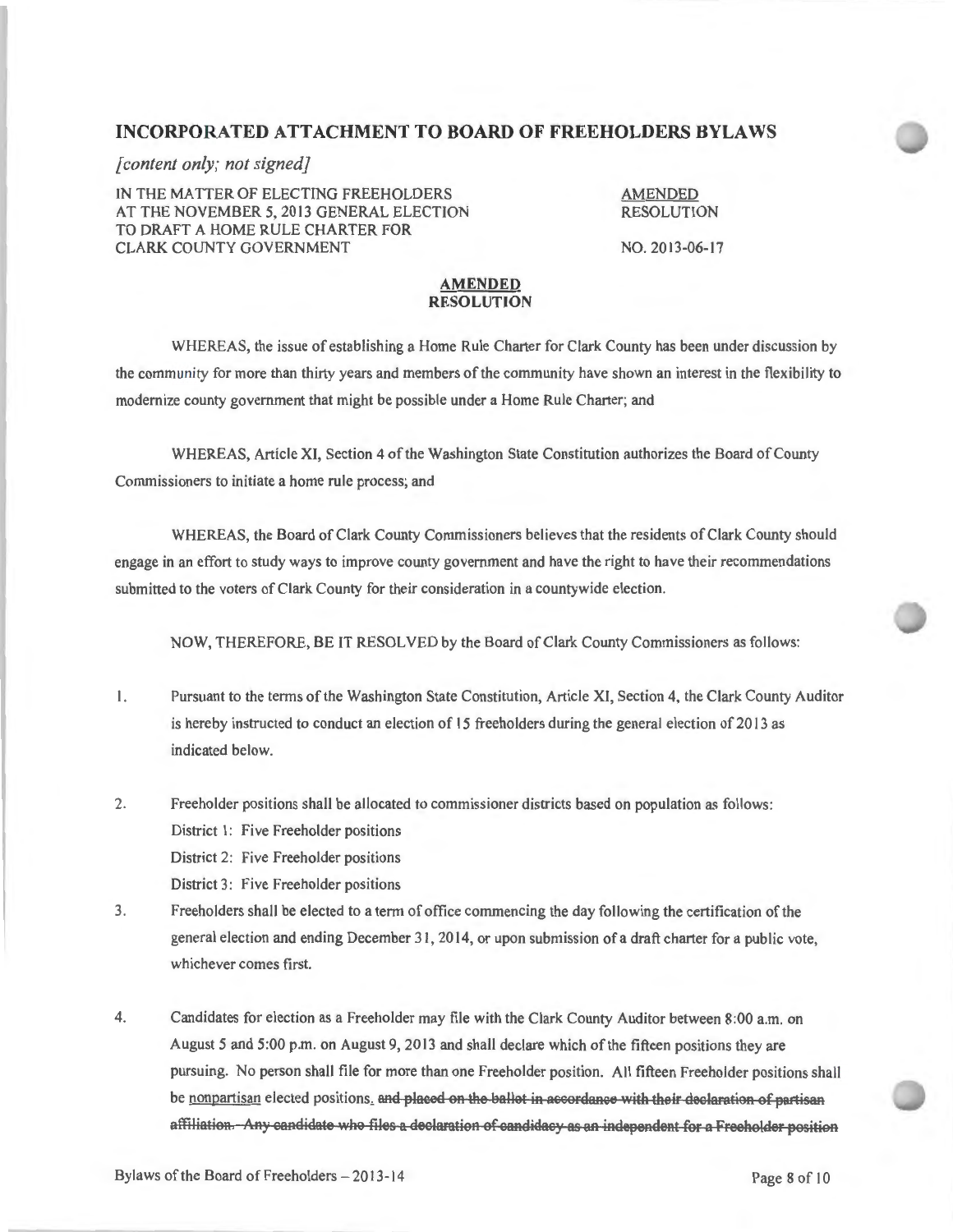shall be placed on the ballot under the title "Independent." There shall be no filing fee for Freeholder candidates.

- 5. Candidates for Freeholder shall be qualified electors, be a resident of the commissioner district from which they are seeking election, and shall have resided within Clark County for a period of not less than five years prior to election. All Freeholder candidates must be registered voters of Clark County.
- 6. Electors will only be allowed to vote for the Freeholder positions representing the commissioner district area within which they reside.
- 7. Freeholder candidate names will appear on the ballot in an order determined by lot, drawing to be held at 5:00 p.m. on August 9, 2013, and shall not be subject to rotation. The candidate receiving a majority vote for each Freeholder position shall be certified as having been elected to that position. Candidate photos and statements will be included in the general election voters' pamphlet in a method prescribed for candidates to other offices in that election by the County Auditor. Candidate photos and statements must be submitted to the Clark County elections office no later than 5:00 p.m. on August 15, 2013 .
- 8. The candidate receiving the most votes in the election shall serve as the Chair of the Board of Freeholders until such time as the Board of Freeholders shall determine the procedures under which it shall operate. No member of the Board of Freeholders shall receive any compensation for their service as a Freeholder. The Board of Freeholders may propose a policy for reimbursement of their personal expenses for official activities during their time in office in a manner consistent with countywide policy and state law for consideration by the Board of Clark County Commissioners.
- 9. The Board of Freeholders will schedule and hold a public meeting within thirty days following the certification of election. The meeting will be open to the public, but need not be opened for public testimony. At its initial meeting, the Board of Freeholders shall receive a briefing on their authority, rights, and responsibilities as public officials by the Clark County Prosecuting Attorney's Office. This briefing shall include requirements of open meetings laws, freedom of public information, conflict of interest, and such other matters as the Prosecuting Attorney's Office deems relevant and necessary for the legal performance of their office.
- I 0. At the first meeting, the Board of Freeholders will make provisions to accomplish the following within the subsequent sixty days:
	- a. Establish dates, times, and a place for regularly scheduled meetings;
	- b. Submit an initial proposal for the use and assistance of county staff and resources for consideration by the County Administrator;